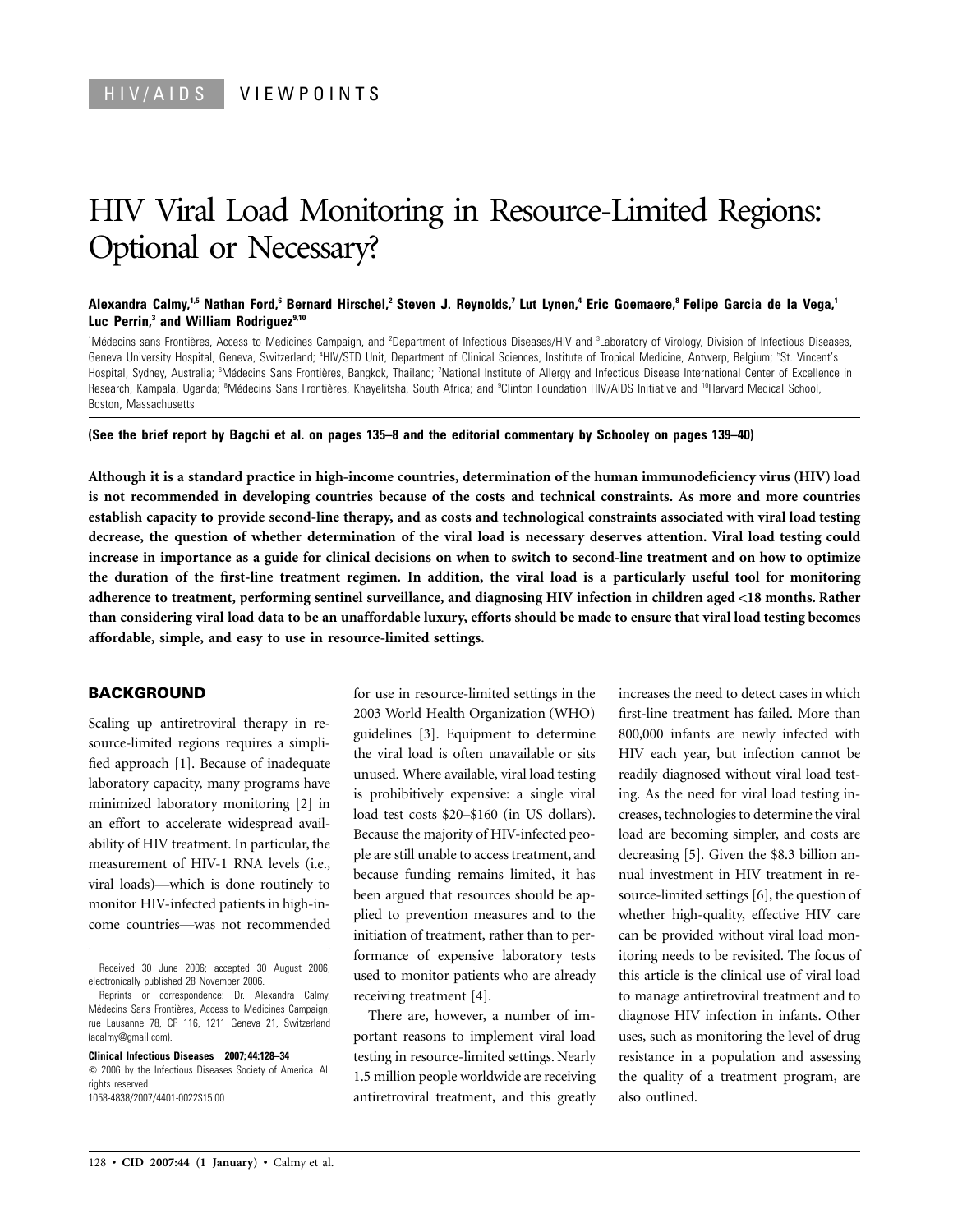# **USE OF VIRAL LOAD MEASUREMENTS IN HIGH-INCOME COUNTRIES**

In high-income countries, determination of the CD4 cell count and viral load is used to determine whether antiretroviral treatment is indicated, and viral load data are used to gauge whether antiretroviral treatment is successful [7, 8]. When viral replication is suppressed to low levels, resistance mutations cannot emerge, and a durable treatment response ensues. Viral replication in the presence of antiretroviral treatment favors selection of resistance mutations and treatment failure. Viral load assays and drug resistance tests are used routinely in high-income settings to guide most treatment decisions.

Viral load measurements are optimally used to guide treatment when 2 conditions are met. First, effective plasma drug levels must be assured. It would be erroneous to conclude that treatment has failed if the patient's adherence is poor or if the regimen has not been taken as prescribed (adherence is not the only issue; drug quality, bioavailability, and drug interactions can be detrimental). Second, alternative drugs must be available. In the absence of alternatives to a failing regimen, the use of resources for viral load testing is ill advised. In high-income countries, 120 antiretrovirals are now available, providing options for second-, third-, and even fourth-line ("salvage") regimens, and new molecules, such as third-generation protease inhibitors, integrase inhibitors, and CCR5 inhibitors, will further expand the possibilities for salvage therapy. However, only a few second-line drugs are available in resource-limited settings.

Although there is a consensus on the triggers for initiation of treatment (CD4 cell count,  $200-350$  cells/ $\mu$ L) and on the viral load targets during treatment (the viral load should be "undetectable," meaning that the HIV RNA level is  $<50$  to 400 copies/mL, depending on the assay's sensitivity), opinions diverge on the critical issue of the appropriate response to lowlevel viremia in patients who are receiving treatment [7, 8]. In high-income settings, some clinicians interpret any sustained, detectable viremia (viral load, >50 copies/ mL) as treatment failure that necessitates a switch in the regimen, because some resistance mutations are likely to emerge even with low-level replication. Others take a more flexible approach, weighing clinical and immunologic measures of treatment success, especially in heavily treatment-experienced patients whose options for active antiretrovirals are limited. Also, for any given viral load, the decrease in the CD4 cell count is slower in patients who are infected with drug-resistant HIV than in those who are infected with wildtype HIV [9]. In some triple-class–experienced patients, CD4 cell counts may remain stable for months or years, provided that the viral load does not exceed 10,000 copies/mL [10–12].

# **POTENTIAL BENEFIT OF VIRAL LOAD MEASUREMENTS IN RESOURCE-LIMITED SETTINGS**

*Treatment failure.* Establishment of a viral load threshold to guide treatment switch decisions in resource-limited settings is fraught with challenges. In most national protocols, the options after a failed first-line regimen are generally limited to a single second-line regimen. The prices of second-line regimen drugs are currently 10-fold higher than the prices of first-line regimen drugs [13]. Viral load and resistance testing are rarely available, and where they are available, the cost and complexity of testing (which requires skilled technicians at a referral laboratory and sample transfer by cold chain) severely limit the ability to perform these tests routinely. Thus, the use of routine viral load monitoring in support of a developed-world strategy based on monitoring for maximal viral suppression has not been implemented in most resource-limited settings.

In the absence of routine viral load testing, treatment failure has generally been

defined by clinical criteria and CD4 cell count, and the revised 2006 WHO guidelines suggest a number of possible algorithms [3]. However, changes in CD4 cell counts are difficult to interpret as a result of individual variations in the immunological response to antiretroviral treatment. An algorithm based on clinical history, hemoglobin level, and CD4 cell count has recently been proposed, but it has not been validated in routine clinical care [14]. In fact, no validated definition of immunologic treatment failure based on the CD4 cell count exists, and there are no data on the long-term outcome of CD4 cell count–guided treatment changes. A recent study from Botswana suggests that the utility of CD4 cell count data to predict virological failure is limited [15]. Because clinical failure is an even later development, defining treatment failure on clinical grounds alone is equally suboptimal.

In the few settings where viral load testing is available, cost issues have modified the way it is used to approach treatment failure. A decreasing CD4 cell count triggers concern about treatment failure, and the viral load is determined to assess virological failure only in patients with decreasing CD4 cell counts. In principle, a predetermined threshold of virological failure would then trigger a switch in therapy; in practice, decisions are made on a case-by-case basis. Complicating this approach, studies in resource-limited settings have shown frequent discordance between virological and immunological responses to antiretroviral treatment, including a marked increase in CD4 cell counts in patients without complete viral suppression or a decrease in CD4 cell counts in patients with an undetectable viral load [16].

Thus, 2 critical questions remain. First, if viral load test results provide an early sign of treatment failure and predict clinical outcome, can a single viral load threshold be used to determine when to switch from a first-line to a second-line regimen in resource-limited settings? And,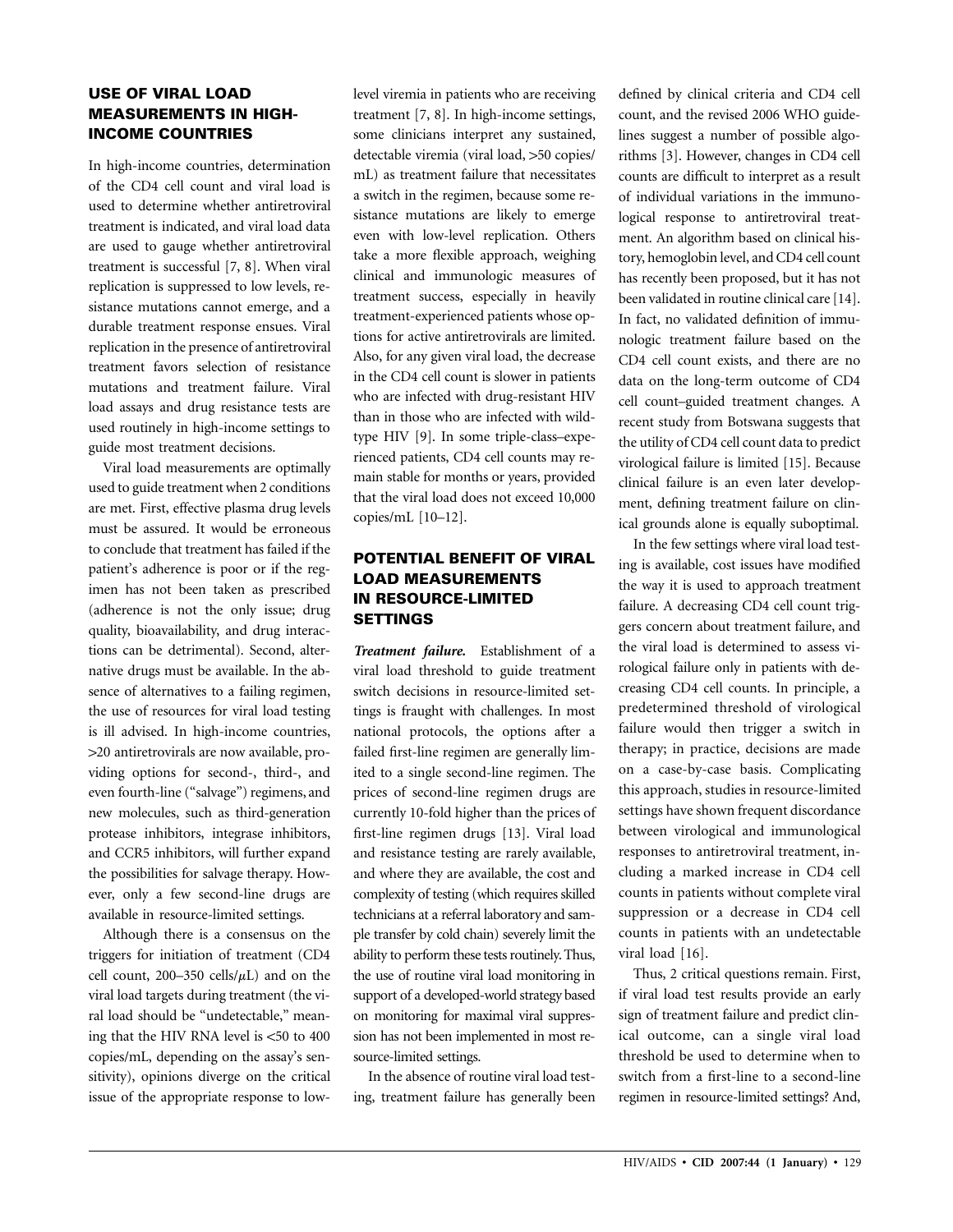if so, can a viral load test be made affordable and practical for this use?

The answer to the first question depends on the biology of virological failure and the availability of second-line drugs. The longer that viral replication occurs under ineffective plasma drug levels, the more likely it is that mutations will accumulate, jeopardizing future treatment options. If programs had 2 sequential regimens with limited cross-resistance available, resistance testing would not be needed for at least for some years after failure of the first regimen. Currently, failure of the WHO's recommended first-line regimens—2 nucleoside reverse-transcriptase inhibitors plus 1 nonnucleoside reverse-transcriptase inhibitor—is associated with thymidine analogue mutations, the M184V mutation, and nonnucleoside reverse-transcriptase inhibitor mutations. A second-line regimen of 2 new nucleoside reverse-transcriptase inhibitors (abacavir, didanosine, and/or tenofovir), combined with a boosted protease inhibitor, can be expected to retain reasonable activity. Nonetheless, data from a cross-sectional study from Malawi of 50 patients who had been exposed to stavudine, lamivudine, and nevirapine and who had viral loads 11000 copies/mL revealed a highly predictable mutation pattern without thymidine analogue mutations (although the median duration of follow-up in this cohort was only 8.3 months) [17]. Greater access to an expanded, low-price, second-line formulary that has minimal cross-resistance with the first line, combined with rational use of viral load testing, would be sufficient to minimize drug resistance and maximize the likelihood of success for patients whose WHO-recommended first-line regimens fail.

Studies can also address the second question: is there a single threshold or a narrow range of viral loads that can be used as a trigger for treatment switches? Evidence from the PLATO Collaboration and other studies suggests that, as long as the viral load remains  $<$ 10,000 copies/mL, CD4 cell counts remain stable and the risk of clinical progression is low [14–16, 18]. Some national programs have set 5000 copies/mL as a threshold for switching regimens. Additional virological data from ongoing clinical trials and observational cohorts in resource-limited settings, combined with genotype data from samples from patients with low-level viremia, will help to evaluate different thresholds and guide the rational use of viral load testing. Clearly, however, a qualitative test with a cutoff value of 10,000 copies/mL would be of immediate practical use.

The interpretation of low viral load data using this approach warrants comment. In high-income countries, the significance of viral loads of 50–1000 copies/mL continues to be debated, and the concept known a "blip"—transient, low-level viremia that returns spontaneously to an undetectable level without apparent clinical consequences—has been introduced [19, 20]. The interpretation of low-level viremia in resource-limited settings may be even more challenging because of the high rates of comorbidities, such as tuberculosis, malaria, and other common infections, that may induce blips [21, 22]. However, with an assay that has a cutoff value of 10,000 copies/mL, such blips would appropriately pass unnoticed. Nonetheless, the nature of blips in resource-limited settings is a research priority.

*Adherence monitoring.* In Khayelitsha, South Africa, antiretroviral treatment has been accessible since 2001; by April 2006, >3500 adults had started receiving therapy [23]. Viral load and CD4 cell count monitoring are routinely performed at baseline, at months 3 and 6 after the commencement of treatment, and every 6 months thereafter. Adherence support includes preparedness counseling, pillboxes, support groups, and mandatory disclosure to at least 1 "treatment buddy." Viral load testing is also used to identify patients who need more-intensive adherence support. When a patient with a viral load  $>400$ copies/mL is identified, he or she undergoes a cycle of adherence checks, pill counts, and weekly counseling sessions for 4 weeks, after which time the viral load is reassessed.

After 4 years of follow-up, 70% of patients continued to received their original regimens, with 17.9% migrating to a second-line regimen. In a sample of 598 patients, 515 (87%) were found to have an undetectable viral load at 3 months, and 416 (90%) were found to have an undetectable viral load at 6 months. With regard to the remaining patients with detectable viral loads, the ability of their viral load to return to an undetectable level correlated with the timing of detection of their virological escape and the subsequent intervention in adherence support provided. Only 25% of patients who were not reevaluated for  $\geq$  7 months were able to achieve an undetectable viral load, compared with 71% of patients who underwent an adherence intervention and a repeated viral load assessment within 4 months.

Thus, viral load testing combined with an adherence intervention may help patients with poor adherence to therapy maintain use of their firstline regimen, preventing unnecessary switches in treatment. Moreover, in settings with very high patient workload, viral load testing may allow staff to triage between patients who are eligible for self-administered antiretroviral treatment and patients who need more regular visits and support. The data from Khayelitsha are preliminary, and it should be noted again that broader implementation of strategies to use viral load data for early detection of nonadherence to treatment in resource-poor settings would require a simple, affordable viral load assay. Nonetheless, this approach is proving useful in a number of settings where viral load testing is available, including positive experience reported from programs in Nigeria (J. Wenkel, personal communication) Botswana (G. Brisson, personal communication), and Uganda [24]. Further evaluation is warranted.

*Diagnosis of HIV infection in infants.* In most resource-limited settings, children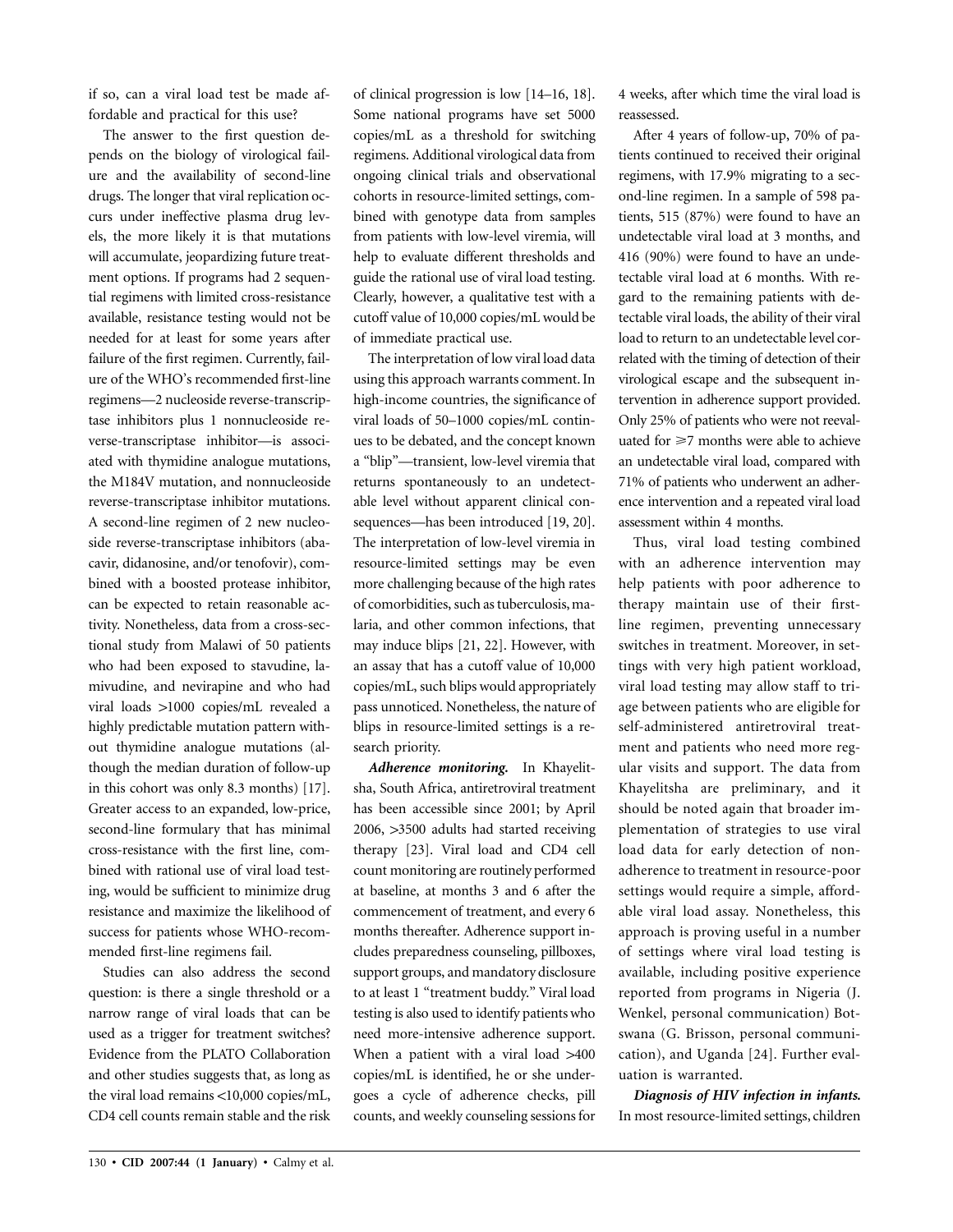| Characteristic             | Available viral load equipment/kit                                                                                                                | Target requirements for<br>viral load devices designed for<br>resource-limited settings |  |  |
|----------------------------|---------------------------------------------------------------------------------------------------------------------------------------------------|-----------------------------------------------------------------------------------------|--|--|
| Assay characteristic       |                                                                                                                                                   |                                                                                         |  |  |
| Sample collection method   | Venipuncture                                                                                                                                      | Fingerstick/heelstick <sup>a</sup> lancet                                               |  |  |
| Sample volume, $\mu$ L     | 200-1000                                                                                                                                          | $100 - 200^a$                                                                           |  |  |
| Sample preparation         | Three-step workflow, open system, ultracentrifu-<br>gation, separate sample preparation area                                                      | Minimal (plasma and whole<br>blood), closed system                                      |  |  |
| Consumables per result     | 1 blood collection tube, 1 needle, 1 micropipetter,<br>6 pipet tips, 1 pipettor, 2–4 pipets, reaction<br>tubes, reagent tubes, reagent reservoirs | 1 lancet, 1 capillary collection<br>tube, 1 disposable cartridge                        |  |  |
| Reagent characteristics    | Refrigerated kits (2°C-8°C)                                                                                                                       | Reagents embedded on cartridge<br>and stabilized to 40°C                                |  |  |
| Test cost                  | \$14-\$100 per result                                                                                                                             | <\$8 per result                                                                         |  |  |
| Instrument characteristics |                                                                                                                                                   |                                                                                         |  |  |
| Power requirements         | AC mains                                                                                                                                          | Rechargeable battery                                                                    |  |  |
| Characteristics            | Multiple equipment components                                                                                                                     | Handheld/bench-top, single device                                                       |  |  |
| Instrument cost            | \$30,000-\$60,000                                                                                                                                 | $<$ \$1000                                                                              |  |  |
| Performance                |                                                                                                                                                   |                                                                                         |  |  |
| Technician time            | $10 - 60$ min                                                                                                                                     | $<$ 10 min                                                                              |  |  |
| Time to result             | $3-8h$                                                                                                                                            | 2h                                                                                      |  |  |
| Analytic/diagnostic range  | Quantitative: from 50 to 10 <sup>6</sup> copies/mL; all clades                                                                                    | Semi-quantitative threshold:<br>$10,000^a$ copies/mL; all clades                        |  |  |
| Training and skill level   | Advanced training in molecular biology techniques                                                                                                 | 1-2 days training, 10th grade<br>education                                              |  |  |

## **Table 1. Specifications of existing viral load assays and target specifications for a viral load assay appropriate for resource-limited settings.**

**NOTE.** AC, alternating current.

<sup>a</sup> For diagnosis in infants.

born to HIV-infected mothers are tested with an antibody test to determine their HIV infection status. These tests are only conclusive after 15–18 months because of the potential for false-positive results associated with persisting maternal antibodies. Earlier identification of HIV infection in exposed infants and referral for antiretroviral treatment are essential.

Detection of virus by nucleic acid amplification is the preferred method for diagnosis. Most experts agree that viral load testing performed when the child is aged 4–14 weeks is optimal; diagnosis of infection in breast-fed infants may require additional testing. Some programs have established routine, early infant HIV testing, in which at-risk infants are identified during regular postnatal follow-up visits (e.g., vaccination visits) and are tested as early as 4–6 weeks of age. DNA PCR is widely used, largely because it is cheaper than RNA PCR, although it is slightly less sensitive [25–27]. Dried blood spots have proven to be useful as samples transported to a reference laboratory [28], but turnaround of results may still take several weeks, during which time many infants are lost to follow-up.

Trials from Malawi, Kenya, and Uganda have reported a 40%–50% mortality rate among HIV-infected infants within the first 24 months of life [29–31]. On-site, rapid diagnosis of HIV infection in infants would provide health care workers and caretakers with results during routine postnatal visits, allowing early treatment initiation where needed. It would also allow savings for overburdened health services by screening out as many as 90%– 95% of exposed but uninfected children, limiting unnecessary use of trimethoprimsulfamethoxazole, and guiding strategies for infant feeding in at-risk babies. For diagnosis of HIV infection in infants, as in monitoring in adults, a simple, qualitative viral load test with a detection threshold of 10,000 copies/mL would be more than sufficient [28].

*Other uses: quality assessment, resistance surveillance, and vaccine efficacy studies.* Viral load testing is also used in resource-limited settings to assess HIV treatment program quality, to monitor drug resistance, and to evaluate candidate vaccines. As a quality benchmark, the WHO has proposed that 70% of patients should achieve virological suppression  $(defined as a viral load < 400 copies/mL)$ at 6 months of antiretroviral treatment in resource-limited settings [32–37]. A global network of drug resistance surveillance has also been established [32], and the US National Institutes of Health has begun planning for viral load testing in upcoming phase IIb and phase III vaccine trials (M. Schito and P. de Souza, personal communication). The availability of simple, affordable viral load tests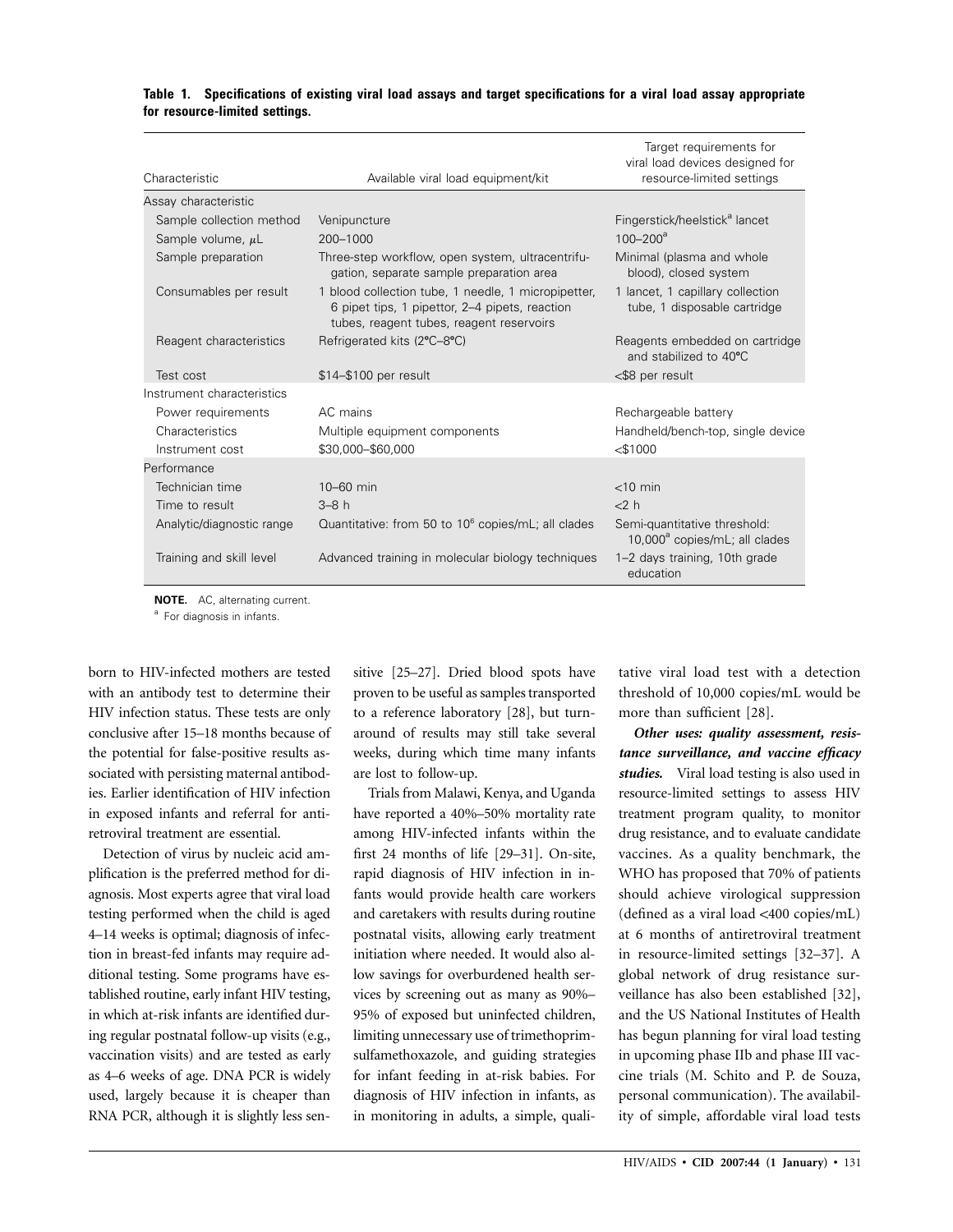| HIV RNA load,<br>copies/mL | 10 <sup>5</sup> | 10 <sup>4</sup> | $5x10^3$ | 10 <sup>3</sup> | $5x10^2$ 2x10 <sup>2</sup> |     |  |
|----------------------------|-----------------|-----------------|----------|-----------------|----------------------------|-----|--|
| Test line signal           |                 |                 |          |                 |                            |     |  |
| Signal intensity           | 5.0             | 4.5             | 4.0      | 3.0             | 2.0                        | 0.5 |  |

Figure 1. Prototype dipstick to quantify amplified nucleic acids for simplified viral load measurement in resource-limited settings (courtesy of Magda Dineva and Helen Lee, Diagnostics Development Unit, Cambridge University, United Kingdom).

would expand the reach of each of these programs [38, 39].

# **FUTURE ASSAYS FOR VIRAL LOAD MEASUREMENT IN RESOURCE-LIMITED SETTINGS**

Four systems to measure viral load are now in use in high-income settings: the Abbott real-time HIV-1 PCR assay, the Bayer Versant HIV-1 RNA 3.0 (bDNA) assay, the bioMérieux NucliSens HIV-1 QT (NASBA) assay, and the Roche Amplicor HIV-1 Monitor 1.5 (RT-PCR) assay, which can also be run in a real-time format [40, 41]. Each system requires refrigerated reagents, multiple instruments, and isolation rooms to prevent cross-contamination. Highly skilled laboratory technicians proficient in molecular biology techniques and strong laboratory management are essential. Generic, low-cost reagents for real-time assays have been developed for use in resource-limited settings, with performance comparable to existing assays [42], and price reductions have been negotiated for commercial systems [5]. Although these developments are encouraging, because of the complexity of nucleic acid amplification assays, expansion of viral load testing capacity has been highly variable in low-income settings.

Two nonnucleic acid viral load detection methods have also been developed [43]. One, the ICD p24Ag assay, measures circulating HIV p24 protein after immune complex dissociation; this was originally developed as a research tool. The second, the Cavidi ExaVir Load assay, uses a modified ELISA to measure reverse-transcriptase activity, which correlates with circulating HIV RNA levels. Although these are less complex than nucleic acid assays, both require refrigerated reagents, multiple instruments, and skilled laboratory technicians; moreover, the Cavidi RT ELISA test results are available only after 3 days [44]. Investigations of the use of p24 assays in clinical management in Africa have been disappointing [44, 45]. Clinical validation for both systems is incomplete.

Given the limitations of current tests for use in resource-limited settings, implementation of expanded viral load testing has been delayed, even in countries such as Brazil and South Africa, where laboratory infrastructure is more robust. Thus, in early 2006, Médecins Sans Frontières organized an expert consultation among academic experts and end users in resource-limited settings to identify the essential characteristics for a new viral load assay appropriate for resource-limited settings [46]. A survey was also performed among potential end users at 32 districts and local hospitals and clinics involved in the monitoring and care of ∼18,000 patients in developing countries [47]. The critical specifications were established, including thresholds for adult monitoring and infant diagnosis, cost, automation, power requirements, and the technical demands on users (table 1).

Currently available assays do not yet meet these specifications. Several biotechnology developers are attempting to design new assays along these lines. As one example, scientists at Cambridge University have recently developed a new approach to quantify amplified nucleic acid using a simple dipstick [48] and a signal amplification system for visual detection at lower thresholds (figure 1). Other approaches to viral detection that can meet the specifications required of a viral load assay appropriate for resource-limited settings are also in development [49].

## **CONCLUSIONS**

The revised WHO guidelines for HIV treatment in resource-limited settings released at the XVI World AIDS Conference in Toronto in August 2006 [3] specifically recognize the increasing use of viral load tests in many countries. For the first time, viral load data are considered in the criteria to define treatment failure, and viral load thresholds for resource-limited settings are suggested. These guidelines offer useful guidance for further research on this question. Although current assays remain expensive, viral load testing may prevent unnecessary switches to expensive second-line therapies, and the costs of not monitoring viral loads need to be considered.

The current practice in resource-limited settings of basing treatment decisions on CD4 cell counts and clinical signs can only lead to potentially dangerous delays and uncertain outcomes for a number of patients and widespread transmission of drug-resistant virus—in particular, in babies born to mothers with partial treat-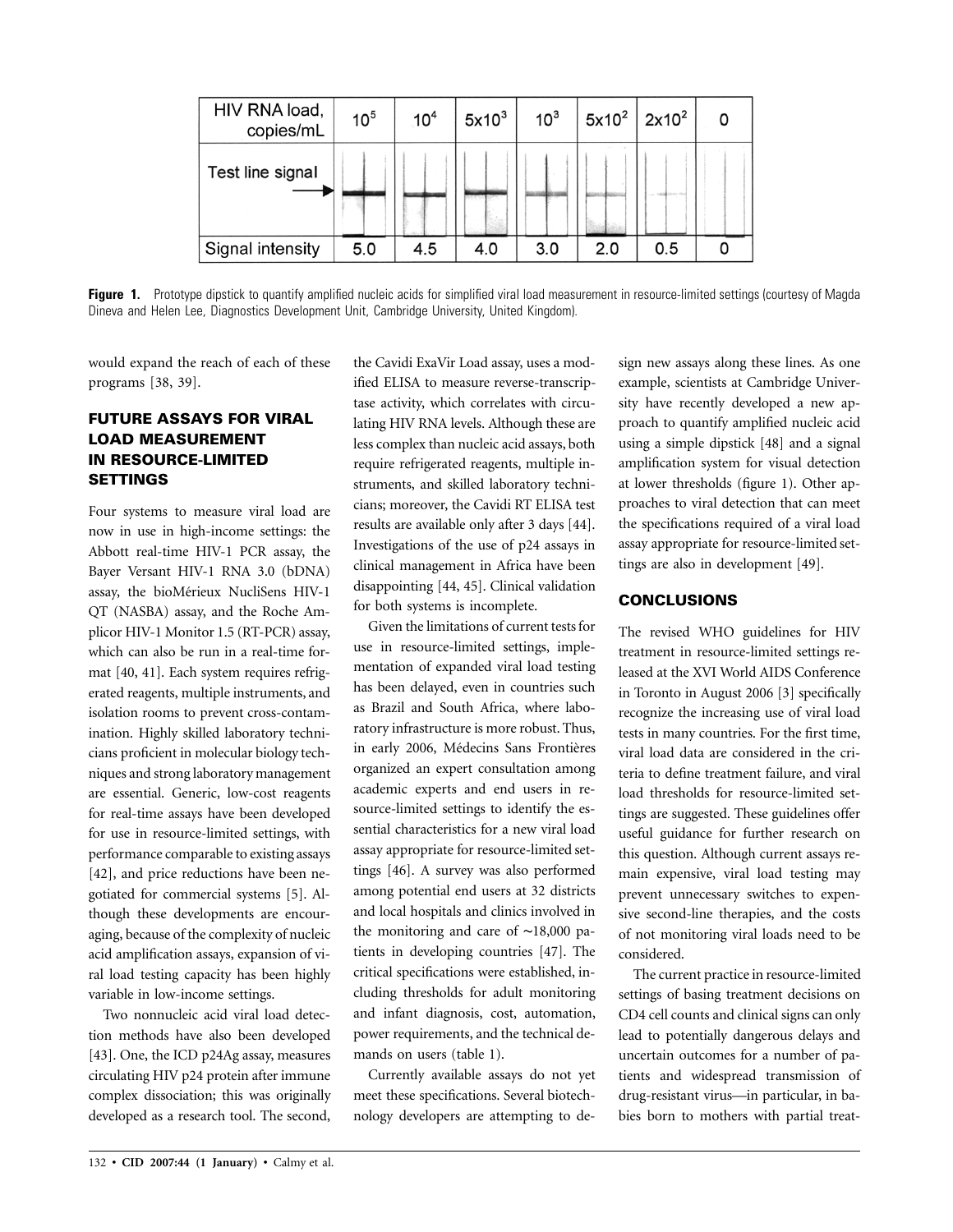ment failure. With the increasing need for availability of second-line regimens, there is now a reasonable argument in support of the widespread, rational use of viral load testing. Although relatively expensive at present, it has the potential to prevent unnecessary switches to expensive secondline therapies, to assist adherence intervention programs, and to diagnose HIV infection in infants. We anticipate that advances in diagnostic technologies will lead to new viral load assays that will meet the specifications appropriate for resourcelimited settings.

The focus in resource-limited settings has been almost exclusively on increasing access to drugs. Attention must now also be paid to monitoring to limit the costs associated with widespread use of expensive second-line therapy and to provide optimal treatment to patients.

#### **Acknowledgments**

We thank Thomas Finkbeiner for the high value of his technical input in the infant diagnosis section. We also give special thanks to Helen Lee, who was involved in all discussions surrounding the test specifications and who allowed us to use data concerning the dipstick. Finally, we would like to thank Martine Guillerm and Martine Usdin for their valuable input into defining viral load test specifications (in table 1)

Potential conflicts of interest. Médecins Sans Frontières has an association with the Cambridge University regarding the development of a simplified viral load assay but has no commercial interest in the product. L.P. has received financial support from Roche Diagnostics for evaluation of reagents and from Abbott Diagnostic for evaluation of a real-time CMV PCR assay. All other authors: no conflicts.

### **References**

- 1. Calmy A, Klement E, Teck R, Berman D, Pecoul B, Ferradini L. Simplifying and adapting antiretroviral treatment in resource-poor settings: a necessary step to scaling-up. AIDS **2004**; 18:2353–60.
- 2. Petti CA, Polage CR, Quinn TC, Ronald AR, Sande MA. Laboratory medicine in Africa: a barrier to effective health care. Clin Infect Dis **2006**; 42:377–82.
- 3. World Health and Organization. Antiretroviral therapy for HIV infection in adults and adolescents in resource-limited settings: towards universal access. Geneva: World Health Organization, **2006**.
- 4. Koenig SP, Kuritzkes DR, Hirsch MS, et al.

Monitoring HIV treatment in developing countries. BMJ **2006**; 332:602–4.

- 5. Clinton Foundation. Diagnostics pricing. Available at: http://www.clintonfoundation.org/cf -pgm-hs-ai-work3.htm. Accessed 12 November 2006.
- 6. World Health Organization. Progress on global access to HIV antiretroviral therapy. Geneva: World Health Organization, **2006**.
- 7. Gazzard B. British HIV Association (BHIVA) guidelines for the treatment of HIV-infected adults with antiretroviral therapy (2005). HIV Med **2005**; 6(Suppl 2):1–61.
- 8. Hammer SM, Saag M, Schechter M, et al. Treatment for HIV adult infection: 2006 recommendations of the International AIDS Society–USA panel. JAMA **2006**; 296:828–43.
- 9. Deeks SG, Hoh R, Grant RM, et al. CD4<sup>+</sup> T cell kinetics and activation in human immunodeficiency virus-infected patients who remain viremic despite long-term treatment with protease inhibitor-based therapy. J Infect Dis **2002**; 185:315–23.
- 10. Kousignian I, Abgrall S, Duval X, Descamps D, Matheron S, Costagliola D. Modeling the time course of CD4 T-lymphocyte counts according to the level of virologic rebound in HIV-1-infected patients on highly active antiretroviral therapy. J Acquir Immune Defic Syndr **2003**; 34:50–7.
- 11. Ledergerber B, Lundgren JD, Walker AS, et al. Predictors of trend in CD4-positive T-cell count and mortality among HIV-1-infected individuals with virological failure to all three antiretroviral-drug classes. Lancet **2004**; 364: 51–62.
- 12. Tomasoni LR, Patroni A, Torti C, et al. Predictors of long-term immunological outcome in rebounding patients on protease inhibitorbased HAART after initial successful virologic suppression: implications for timing to switch. HIV Clin Trials **2003**; 4:311–23.
- 13. Vasan A, Hoos D, Mukherjee J, Farmer P, Rosenfield A, Perriens J. The pricing and procurement of antiretroviral drugs: an observational study of data from the Global Fund. Bull World Health Org **2006**; 84:393–8.
- 14. Colebunders R, Moses KR, Laurence J, et al. A new model to monitor the virological efficacy of antiretroviral treatment in resourcepoor countries. Lancet Infect Dis **2006**; 6:53–9.
- 15. Bisson GP, Gross R, Strom JB, et al. Diagnostic accuracy of CD4 cell count increase for virologic response after initiating highly active antiretroviral therapy. AIDS **2006**; 20:1613–9.
- 16. Schechter M, Brinkhof M, Egger M, et al. Discordant immunologic and virologic responses to ART among previously naive adults initiating HAART in resource-constrained settings [abstract 559]. In: Program and abstracts of the 13th Conference on Retroviruses and Opportunistic Infections (Denver). Alexandria, VA: Foundation for Retrovirology and Human Health, **2006**.
- 17. Ferradini L, Jeannin A, Pinoges L, et al. Scaling up of highly active antiretroviral therapy in a

rural district of Malawi: an effectiveness assessment. Lancet **2006**; 367:1335–42.

- 18. Murri R, Lepri AC, Cicconi P, et al. Is moderate HIV viremia associated with a higher risk of clinical progression in HIV-infected people treated with highly active antiretroviral therapy: evidence from the Italian cohort of antiretroviral-naive patients study. J Acquir Immune Defic Syndr **2006**; 41:23–30.
- 19. Lee PK, Kieffer TL, Siliciano RF, Nettles RE. HIV-1 viral load blips are of limited clinical significance. J Antimicrob Chemother **2006**; 57:803–5.
- 20. Nettles RE, Kieffer TL, Kwon P, et al. Intermittent HIV-1 viremia (blips) and drug resistance in patients receiving HAART. JAMA **2005**; 293:817–29.
- 21. Day JH, Grant AD, Fielding KL, et al. Does tuberculosis increase HIV load? J Infect Dis **2004**; 190:1677–84.
- 22. Kublin JG, Patnaik P, Jere CS, et al. Effect of *Plasmodium falciparum* malaria on concentration of HIV-1-RNA in the blood of adults in rural Malawi: a prospective cohort study. Lancet **2005**; 365:233–40.
- 23. Boulle A, Van Cutsem G, Coetzee D, Hilderbrand K, Goemaere E, Maartens G. Regimen durability and tolerability to 36-month duration of ART in Khayelitsha, South Africa [abstract 66]. In: Program and abstracts of the 13th Conference on Retroviruses and Opportunistic Infections (Denver). Alexandria, VA: Foundation for Retrovirology and Human Health, **2006**.
- 24. Reynolds SJ, Kagaayi J, Nakigozi G, et al. Early immunologic and virologic responses to ART in rural Rakai, Uganda [abstract ThPe0181]. In: Program and abstracts of the XVIth International AIDS Conference (Toronto). Geneva: International AIDS Society, **2006**.
- 25. Delamare C, Burgard M, Mayaux MJ, et al. HIV-1 RNA detection in plasma for the diagnosis of infection in neonates. The French Pediatric HIV Infection Study Group. J Acquir Immune Defic Syndr Hum Retrovirol **1997**; 15:121–5.
- 26. Lambert JS, Harris DR, Stiehm ER, et al. Performance characteristics of HIV-1 culture and HIV-1 DNA and RNA amplification assays for early diagnosis of perinatal HIV-1 infection. J Acquir Immune Defic Syndr **2003**; 34:512–9.
- 27. Rouet F, Sakarovitch C, Msellati P, et al. Pediatric viral human immunodeficiency virus type 1 RNA levels, timing of infection, and disease progression in African HIV-1-infected children. Pediatrics **2003**; 112:e289.
- 28. Alvarez-Munoz MT, Zaragoza-Rodriguez S, Rojas-Montes O, et al. High correlation of human immunodeficiency virus type-1 viral load measured in dried-blood spot samples and in plasma under different storage conditions. Arch Med Res **2005**; 36:382–6.
- 29. Mbori-Ngacha D, Nduati R, John G, et al. Morbidity and mortality in breastfed and formula-fed infants of HIV-1-infected women: a randomized clinical trial. JAMA **2001**; 286: 2413–20.